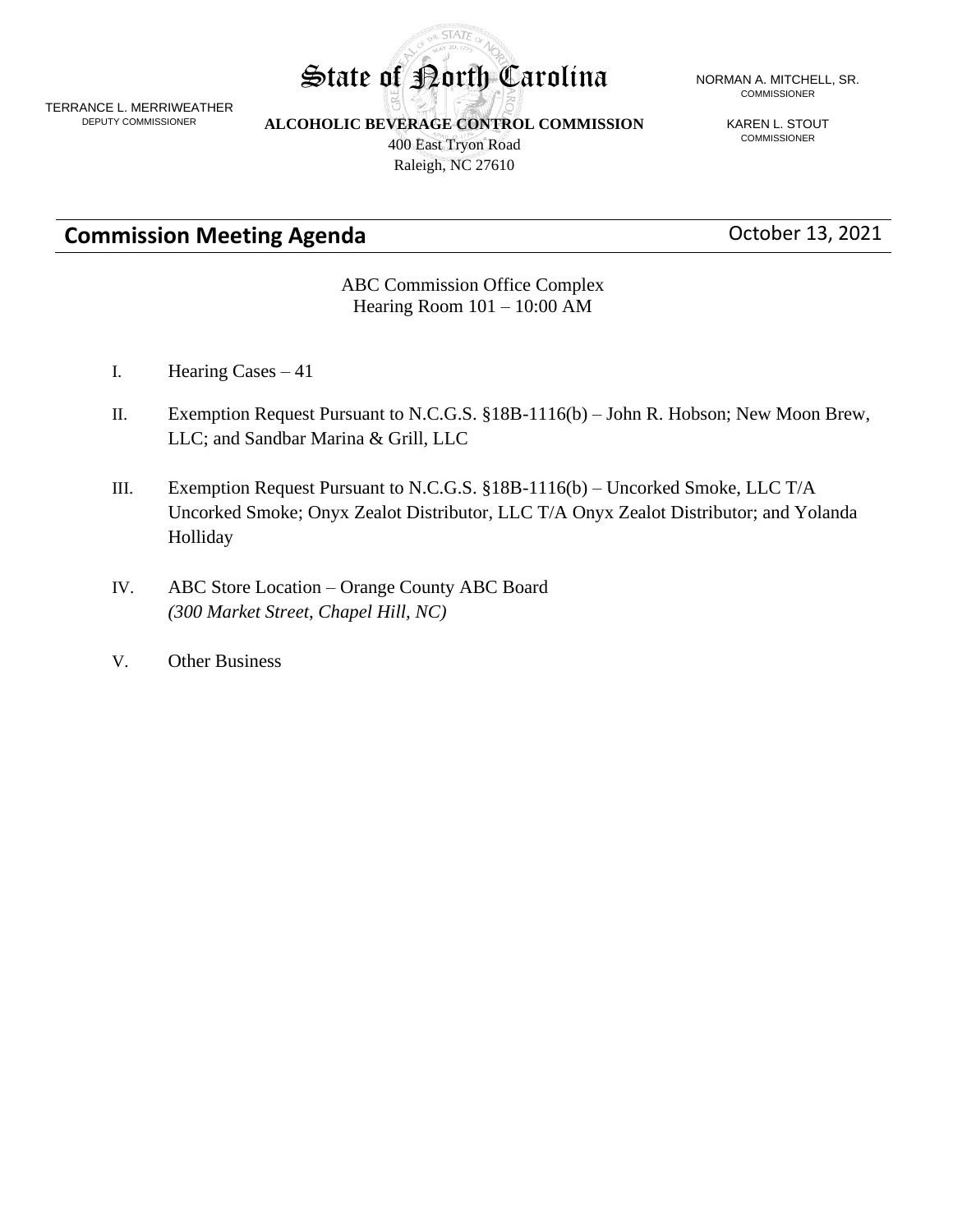ABC Commission Office Complex Hearing Room 101 – 10:00 AM

### SECTION I

### **OFFERS IN COMPROMISE**

# Suspension:

| 1. | <b>T/A Assorted Table</b><br><b>Assorted Table, LLC</b><br>225 East 6th Street, Stall 12-14<br>Charlotte, NC 28202<br><b>ALE District VI</b>         | Seth Kandl<br>Case #26193 |
|----|------------------------------------------------------------------------------------------------------------------------------------------------------|---------------------------|
| 2. | <b>T/A Brothers Tobacco 2</b><br><b>Faisal Mosaed Alshoabi</b><br>325 East Bright Street<br>Kinston, NC 28501<br><b>ALE District II</b>              | Seth Kandl<br>Case #26121 |
| 3. | <b>T/A Fair Game Beverage Company</b><br>Devil's Distillery, LLC<br>192-B Lorax Lane<br>Pittsboro, NC 27312<br><b>ALE District IV</b>                | Seth Kandl<br>Case #26349 |
| 4. | <b>T/A Fill Good</b><br>Monroe Oil Company, Inc.<br>2538 Cuthbertson Road<br>Waxhaw, NC 28173<br><b>Waxhaw Police Department</b>                     | Seth Kandl<br>Case #26266 |
| 5. | <b>T/A Gifts and Tobacco Barn</b><br>Octane Group, Inc.<br>8507 Carolina Boulevard<br>Clyde, NC 28721<br><b>ALE District VIII</b>                    | Seth Kandl<br>Case #26146 |
| 6. | <b>T/A Gold Mine General Store and Grill</b><br>Drums Self Service, Inc.<br>5949 Sherrills Ford Road<br>Catawba, NC 28609<br><b>ALE District VII</b> | Seth Kandl<br>Case #26317 |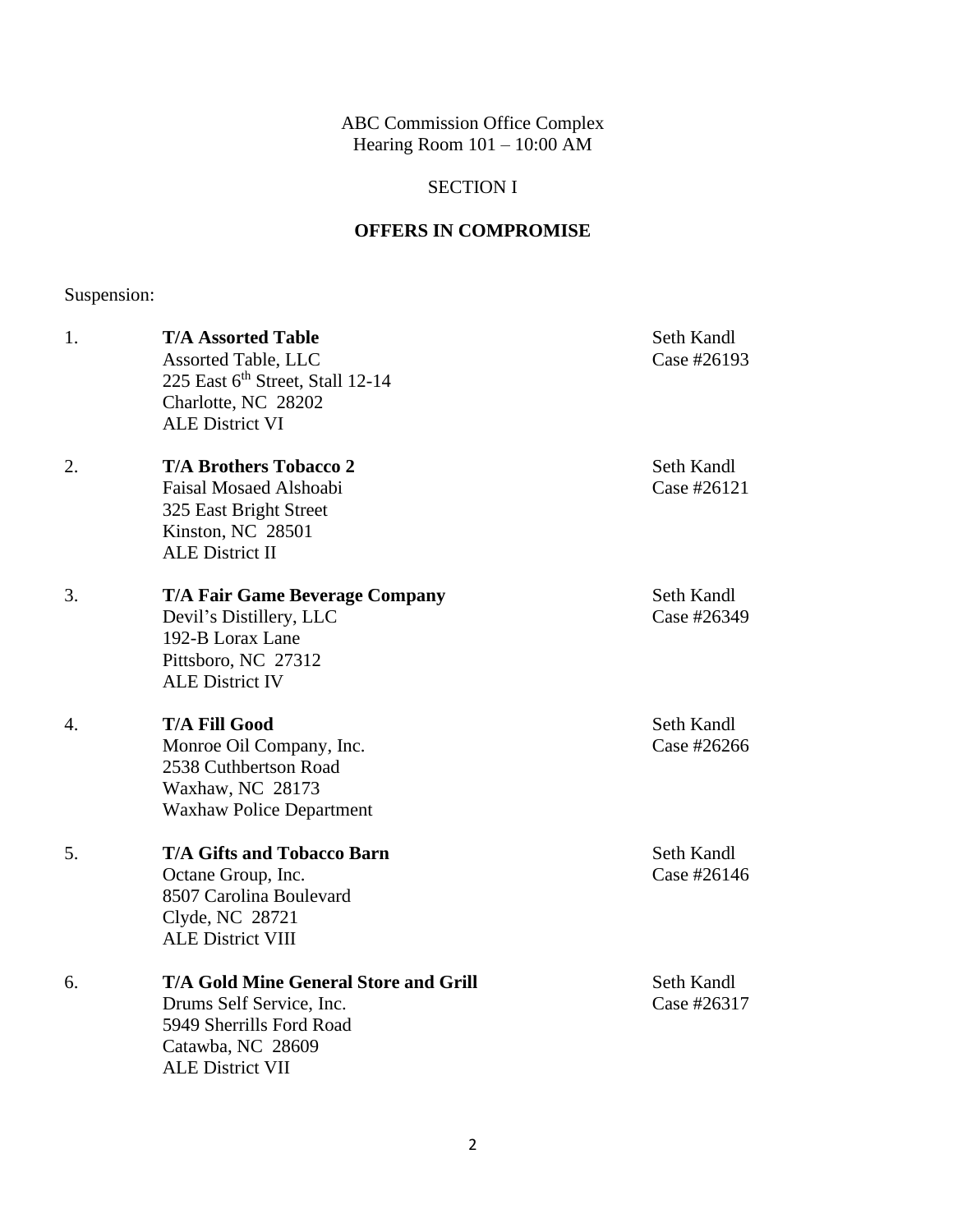| 7.  | T/A Johnson Brothers Mutual Distributing of NC<br>Johnson Brothers of North Carolina, Inc.<br>2233 Capital Boulevard<br>Raleigh, NC 27604<br><b>ALE District IV</b>     | Seth Kandl<br>Case #26211 |
|-----|-------------------------------------------------------------------------------------------------------------------------------------------------------------------------|---------------------------|
| 8.  | <b>T/A Juanita's Mart</b><br>Pamela Carlton<br>117 Brentwood Street<br>High Point, NC 27260<br><b>ALE District V</b>                                                    | Seth Kandl<br>Case #26258 |
| 9.  | T/A K & D Mini Mart<br>K & D Mini Mart, Inc.<br>251 South Kerr Avenue, Suite A<br>Wilmington, NC 28403<br><b>ALE District I</b>                                         | Seth Kandl<br>Case #26261 |
| 10. | <b>T/A McGee Street Mini Market</b><br><b>Cleveland Ray Quick</b><br>109 West McGee Street<br>Greensboro, NC 27401<br><b>ALE District V</b>                             | Seth Kandl<br>Case #26239 |
| 11. | <b>T/A RM Mart</b><br>RM Services, LLC<br>1690 Seaside Road<br>Sunset Beach, NC 28468<br><b>ALE District I</b>                                                          | Seth Kandl<br>Case #26320 |
| 12. | <b>T/A San Marcos Mexican Restaurant</b><br>San Marcos Mexican Restaurant 4, Inc.<br>275 North Equity Drive<br>Smithfield, NC 27577<br><b>Johnston County ABC Board</b> | Seth Kandl<br>Case #26179 |
| 13. | T/A Sheetz 488<br>Sheetz of NC LLC<br>2521 North Memorial Drive<br>Greenville, NC 27834<br><b>Pitt County ABC Board</b>                                                 | Seth Kandl<br>Case #26426 |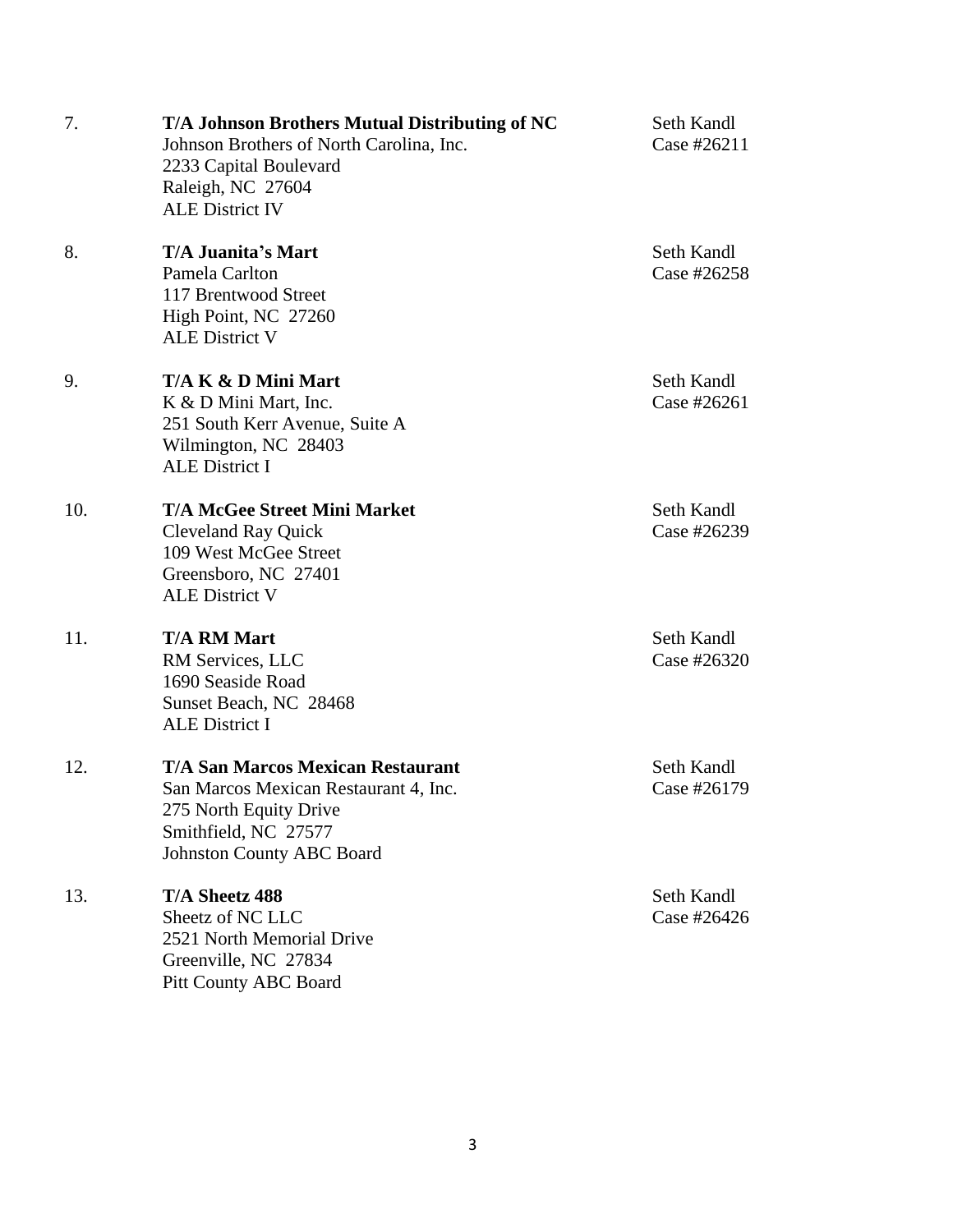| 14. | T/A Stop and Go 6<br>Shree Ganash, Inc.<br>400 Mills Gap Road<br>Arden, NC 28704<br><b>ALE District VIII</b>                                    | Seth Kandl<br>Case #25807          |
|-----|-------------------------------------------------------------------------------------------------------------------------------------------------|------------------------------------|
| 15. | <b>T/A Time Savers Food Mart</b><br>Maged Musleh Aldalali<br>5555 Murchison Road<br>Fayetteville, NC 28311<br><b>ALE District III</b>           | Seth Kandl<br>Case #26358          |
| 16. | <b>T/A Wake Mart</b><br>Momani, Inc.<br>4100 North Cherry Street<br>Winston Salem, NC 27105<br><b>ALE District V</b>                            | Seth Kandl<br>Case #26292          |
| 17. | <b>T/A Xpress Shop</b><br>Jaxni, Inc.<br>4500 Sunset Road<br>Charlotte, NC 28216<br>Mecklenburg County ABC Board                                | Seth Kandl<br>Case #26235          |
| 18. | <b>T/A Afterburner Cigar Lounge</b><br>Afterburner Cigar Lounge, LLC<br>506 West Front Street<br>Lillington, NC 27546<br><b>ALE District IV</b> | <b>Robert Nause</b><br>Case #25724 |
| 19. | <b>T/A Bela Grocery</b><br>Vrunda Family, LLC<br>1846 North Church Street<br>Burlington, NC 27217<br><b>ALE District V</b>                      | <b>Robert Nause</b><br>Case #26149 |
| 20. | <b>T/A Cheddar's Casual Café</b><br>Cheddar's Casual Café, Inc.<br>901 Criswell Drive<br>Greenville, NC 27834<br>ALE District II                | <b>Robert Nause</b><br>Case #26365 |

**Zobert Nauseef**  $\csc \#25724$ 

**Tobert Nauseef**  $\csc \#26149$ 

**Zobert Nauseef**  $\csc \#26365$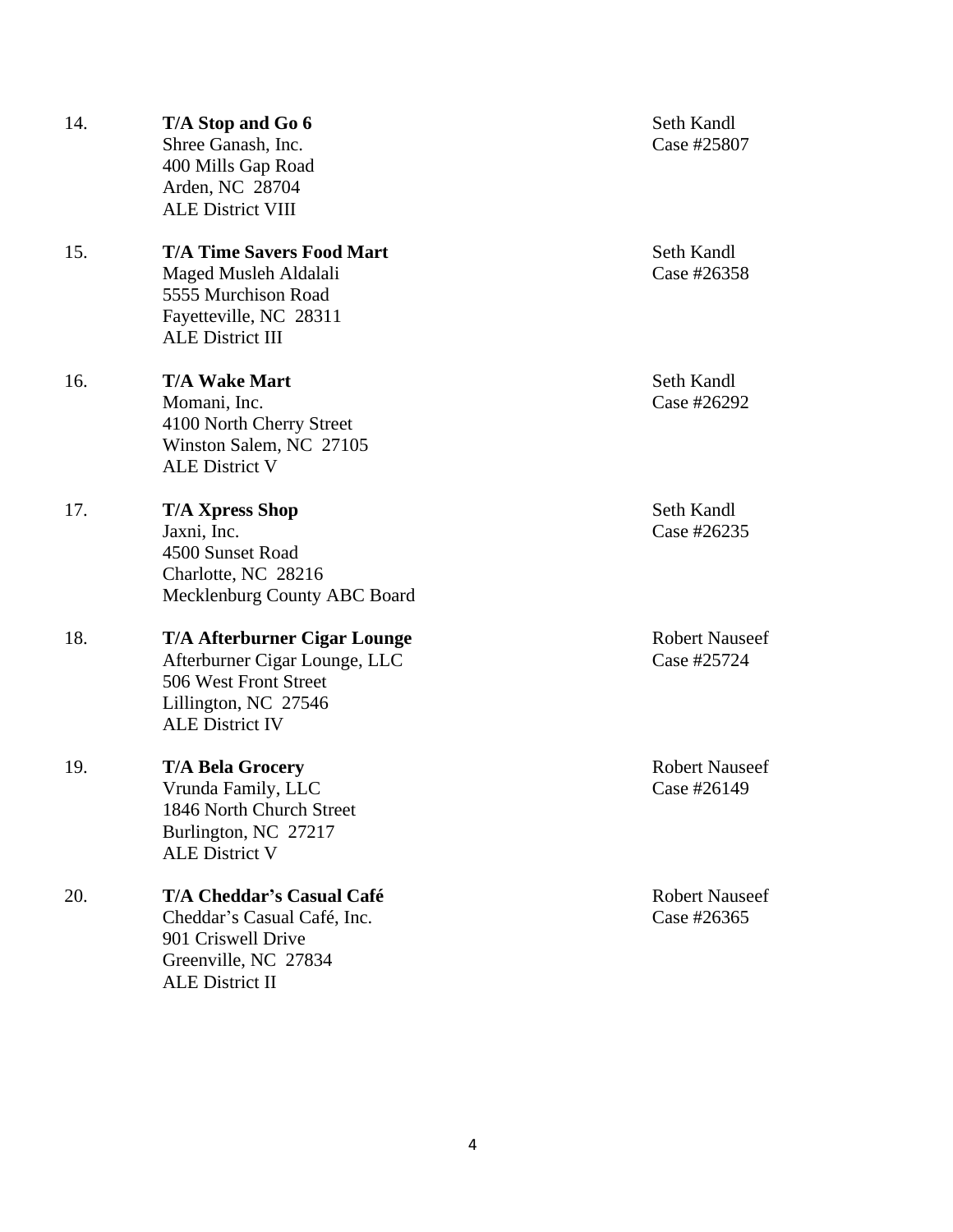| 21. | <b>T/A College Hill Sundries</b><br>J Paul, Inc.<br>900 Spring Garden Street<br>Greensboro, NC 27403<br><b>ALE District V</b>                      | <b>Robert Nauseef</b><br>Case #26293 |
|-----|----------------------------------------------------------------------------------------------------------------------------------------------------|--------------------------------------|
| 22. | <b>T/A Dukenfields Tavern</b><br>Paul Toby Blum<br>George Glen Ramsey<br>4285 Gumbranch Road<br>Jacksonville, NC 28540<br><b>ALE District I</b>    | <b>Robert Nauseef</b><br>Case #26394 |
| 23. | <b>T/A Family Dollar 8217</b><br>Family Dollar Stores of NC, Inc.<br>116 East Harden Street<br>Graham, NC 27253<br><b>Graham Police Department</b> | <b>Robert Nauseef</b><br>Case #26341 |
| 24. | <b>T/A G's Food Mart</b><br>Vinayak, LLC<br>1339 Sharon Road West<br>Charlotte, NC 28210<br><b>Charlotte-Mecklenburg Police Department</b>         | <b>Robert Nauseef</b><br>Case #26322 |
| 25. | <b>T/A Jet Check Express</b><br>Bwari, Inc.<br>2900 Freezer Locker Road<br>Hudson, NC 28638<br><b>ALE District VII</b>                             | <b>Robert Nauseef</b><br>Case #26291 |
| 26. | <b>T/A KC Quickie Mart</b><br>A & M Mini Mart, Inc. of Burlington<br>312 Providence Road<br>Graham, NC 27253<br><b>Graham Police Department</b>    | <b>Robert Nauseef</b><br>Case #26355 |
| 27. | <b>T/A Minuteman Food Mart 20</b><br>Gas Mart, Inc.<br>1105 North JK Powell Boulevard<br>Whiteville, NC 28472<br>ALE District I                    | <b>Robert Nauseef</b><br>Case #26168 |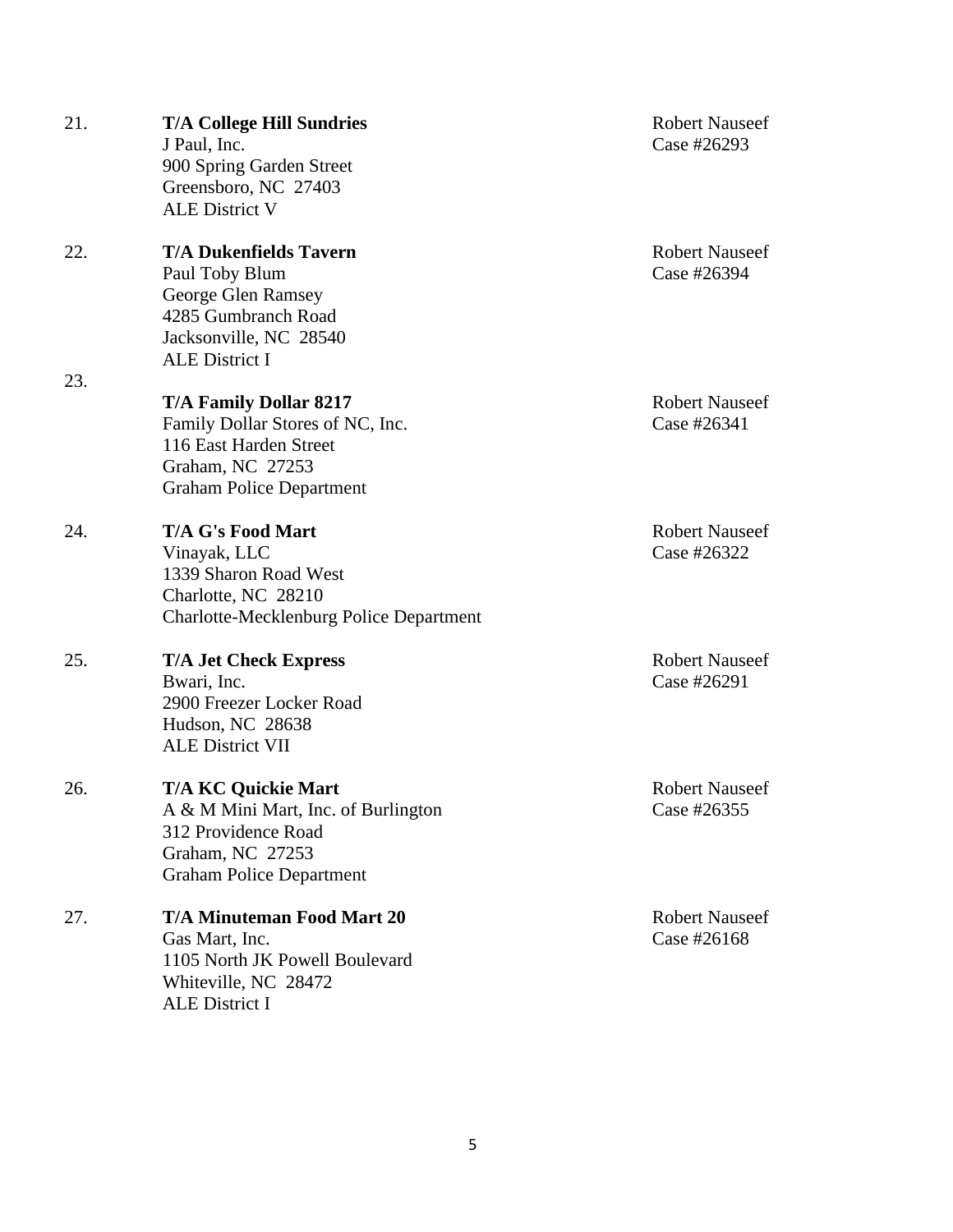|     | Alhana Super Market, Inc.<br>601 West Ash Street<br>Goldsboro, NC 27530<br><b>Wayne County ABC Board</b>                                            |
|-----|-----------------------------------------------------------------------------------------------------------------------------------------------------|
| 29. | T/A Carlie C's IGA IV<br>Carlie C's of Fayetteville, Inc.<br>2738 Bragg Boulevard<br>Fayetteville, NC 28303<br><b>Cumberland County ABC Board</b>   |
| 30. | <b>T/A Del Rancho Mexican Grill</b><br>Geronimo Restaurants, Inc.<br>5279 North Roxboro Road, Suite J<br>Durham, NC 27712<br><b>ALE District IV</b> |
| 31. | <b>T/A Hilltop</b><br>Dennis Ray Sigmon<br>1341 Highway 16 South<br>Newton, NC 28658<br><b>ALE District VII</b>                                     |
| 32. | <b>T/A Little Mini Mart</b><br>Little Mini Mart, LLC<br>101 South Wilson Street<br>Fremont, NC 27830<br><b>Wayne County ABC Board</b>               |
| 33. | <b>T/A Lucky Stop</b><br>Waziah, Inc.<br>3921 Legion Road<br>Hope Mills, NC 28348<br><b>ALE District III</b>                                        |
| 34. | T/A O.Henry's<br>O.Henry's 28801, Inc.<br>237 Haywood Street<br>Asheville, NC 28801                                                                 |

ALE District VIII

28. **T/A Adams Convenient Store** Rachel Spears<br>Alhana Super Market, Inc. Case #26406

Rachel Spears Case #26422

Rachel Spears  $\csc \#26498$ <br>J

> Rachel Spears Case #26628

> Rachel Spears Case #26408

Rachel Spears Case #26197

Rachel Spears Case #26542